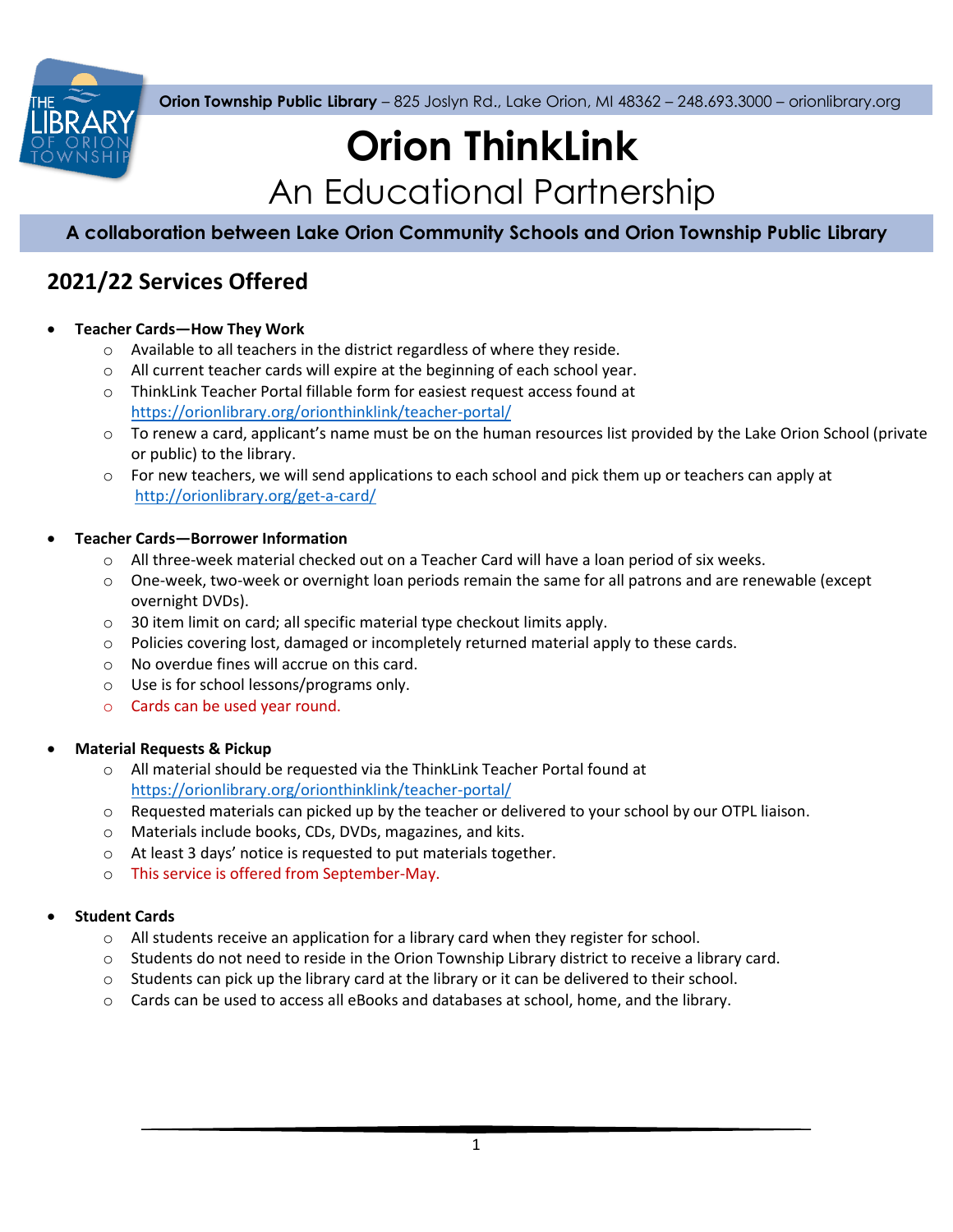**Orion Township Public Library** – 825 Joslyn Rd., Lake Orion, MI 48362 – 248.693.3000 – orionlibrary.org

## **Assignment Alert & Virtual Book Shelves**

- $\circ$  To better serve you and your students, please inform us if students need to use physical or digital library resources for large assignments. We request that you make all requests via ThinkLink Teacher Portal at <https://orionlibrary.org/orionthinklink/teacher-portal/>
- $\circ$  Depending on if you need physical or digital material, librarians will pull materials or create a virtual bookshelf to share with your classrooms. Digital material will be delivered virtually, and physical material can be picked up or delivered to your school. We will need a three day notice to gather materials.
- o This service is offered from September-May.
- **ThinkLink Newsletter**
	- $\circ$  Information about your library liaison, monthly programs at the library, and information about new materials and databases at the library will now be included in the Lake Orion Teaching and Learning newsletter.

## **In Person and Virtual Programs Offered for Classrooms**

 **To best serve you and your students, all programs and visits should be requested via the ThinkLink Teacher Portal found at** <https://orionlibrary.org/orionthinklink/teacher-portal/>

#### **Author Studies (In person or Zoom)**

- o For grades K-12
- o Program length: 30-40 minutes
- $\circ$  Students will learn about the author's life, be introduced to author's works, and learn about any awards the author may have won.
- o Librarians will read author's books or excerpts from books.
- $\circ$  Librarians will also prepare a digital bookshelf with all of the above to share with your classroom for student exploration on their own time.
- o This service is offered from October-May for all schools.

#### **Booktalks (In person or Zoom)**

- o For grades 3-12
- o Program length: 30-40 minutes
- o Librarians will introduce new books to students and teachers.
- o Students and teachers will receive a booklist of covered books along with
- o This service is offered from October-May for all schools.
- **First Chapter Fridays (In person or Zoom)**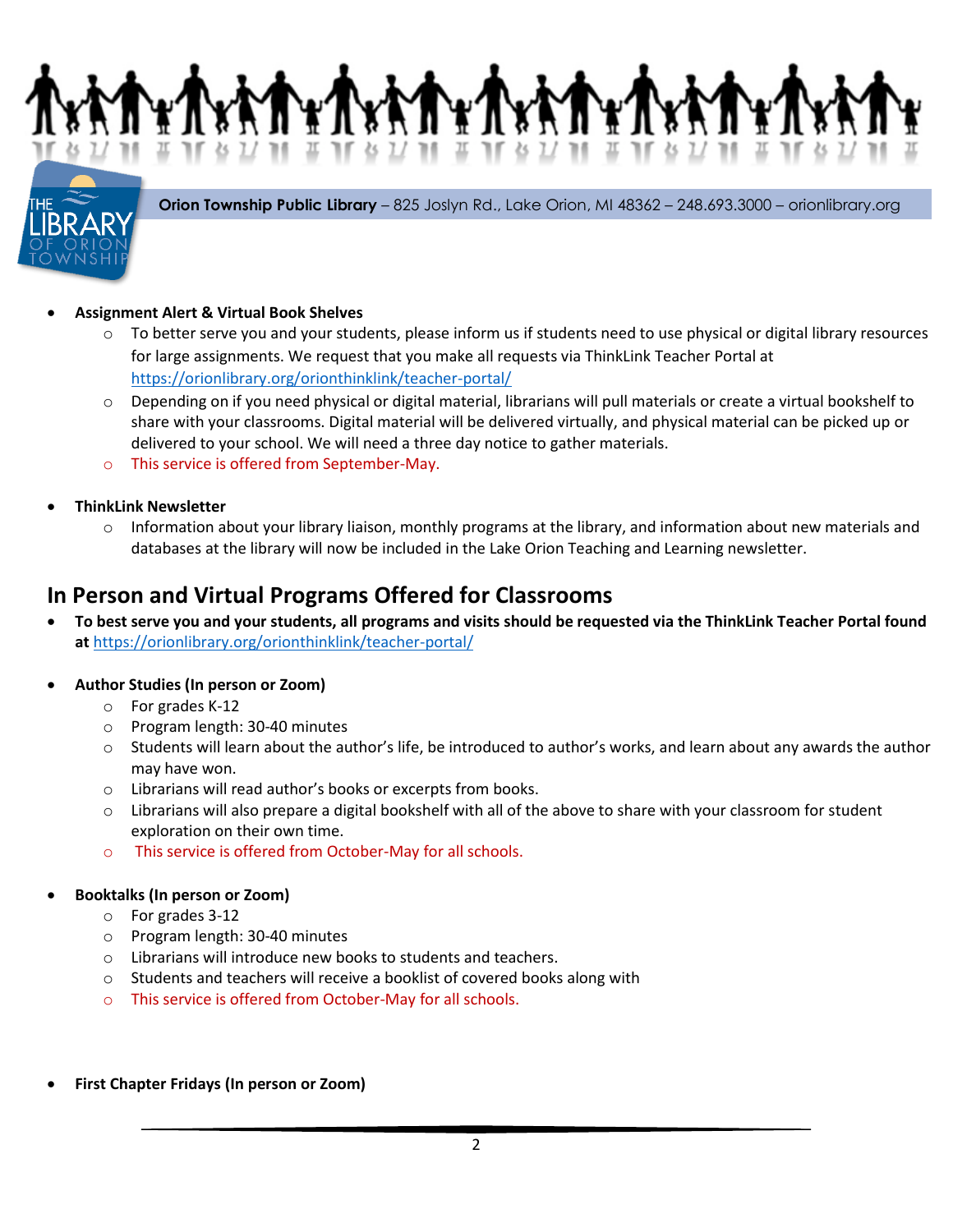- o For grades K-5
- o Program Length: 15-30 minutes
- $\circ$  Librarians will read one or two chapters of a book throughout the year for your class on Fridays (or any day of the week that works for your class!)
- o This service is offered from October-May for all elementary schools.
- **Genre Studies or Interactive Digital Bookshelf (In person or Zoom)**
	- o For grades 2-12.
	- o Program length: 30-40 minutes
	- o Learn the characteristics of different genres-fantasy, mystery, historical fiction, and science fiction.
	- o Learn about popular authors and books in each genre.
	- o Listen to excerpts from each genre.
	- $\circ$  Librarians will also prepare a digital bookshelf with all of the above to share with your classroom for student exploration on their own time
	- o This service is offered from October-May for all schools.

#### **Ring Me a Story**

- o For grades K-2
- o Prerecorded stories, jokes, and folktales
- $\circ$  Stories change weekly. Teachers and classrooms have the ability to call any time to hear three new recordings weekly.
- o Call 248-693-3002 and select option 2 for a story, 3 for a joke or limerick, or 4 for a folktale.
- o This service is offered year-round.

#### **Storytimes (In person or Zoom)**

- o For grades K-2
- o Program length: 20-30 minutes.
- o Librarians will read stories and plan group literacy activities for students.
- o This service is offered from October-May for all elementary schools.

#### **Virtual Library Fieldtrip via Zoom**

- o For grades K-12
- o "Visit" the library and learn about our services for kids and teens.
- o Can include information literacy and database instruction.
- o Can be recorded and/or live
- o This service is offered from October May for all schools

#### **Other programs upon request**

- o Customized for all grades
- o In person or virtual
- o Program length: 20-60 minutes
- $\circ$  Notify us two weeks in advance to design a program for your classroom. Tell us what you are studying and how we can help!
- o This service is offered from October-April for all schools.

## **Programs Offered for Schools/Teachers**